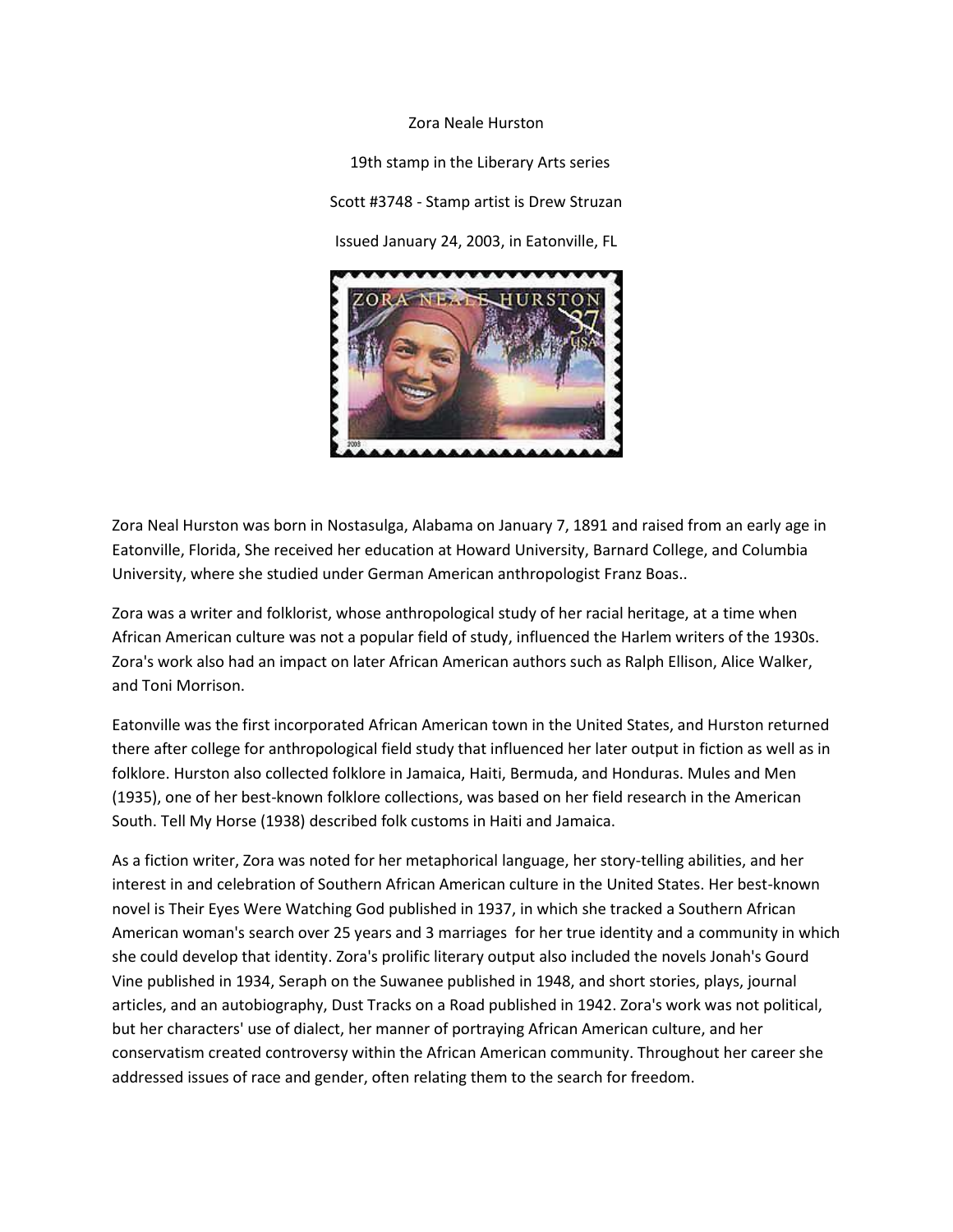In her later years Zora experienced health problems, and she died impoverished and unrecognized by the literary community in Fort Pierce, Florida on January 28, 1960. Her writings, however, were rediscovered in the 1970s by a new generation of African American writers, notably Alice Walker, and many of Zora's works were republished. In 1995 a two-volume set of her fiction and nonfiction writings was published. Go Gator and Muddy the Water: Writings by Zora Neale Hurston from the Federal Writers' Project appeared in 1999. Hurston wrote this collection of articles on the folklore of African American Floridians for the Florida Federal Writers' Project between 1938 and 1939. The 1995 and 1999 collections contain previously unpublished work.

--------------------------------------------------------------------------------

# Books by Zora Neal Hurston

Jonah's Gourd Vine (Philadelphia & London: Lippincott, 1934; London: Duckworth, 1934);

Mules and Men (Philadelphia & London: Lippincott, 1935; London: Kegan Paul, 1936);

Their Eyes Were Watching God (Philadelphia & London: Lippincott, 1937; London: Dent, 1938);

Tell My Horse (Philadelphia: Lippincott, 1938); republished as Voodoo Gods. An Inquiry into Native Myths and Magic in Jamaica and Haiti (London: Dent, 1939);

Moses, Man of the Mountain (Philadelphia: Lippincott, 1939); republished as The Man of the Mountain (London: Dent, 1941);

Dust Tracks on a Road (Philadelphia & London: Lippincott, 1942; London & New York: Hutchinson, 1944);

Seraph on the Suwanee: A Novel (New York: Scribners, 1948);

I Love Myself When I Am Laughing ... and Then Again When I Am Looking Mean and Impressive: A Zora Neale Hurston Reader, edited by Alice Walker (Old Westbury, N.Y.: Feminist Press, 1979);

The Sanctified Church (Berkeley: Turtle Island Foundation, 1981);

Mule Bone: A Comedy of Negro Life, by Hurston and Langston Hughes, edited by George Houston Bass and Henry Louis Gates Jr. (New York: HarperPerennial, 1991).

--------------------------------------------------------------------------------

# Editions and Collections

Spunk: The Selected Stories of Zora Neale Hurston, edited by Bob Callahan (Berkeley, Cal.: Turtle Island Foundation, 1985);

The Complete Stories, edited by Henry Louis Gates Jr. and Sieglinde Lemke (New York: HarperCollins, 1995);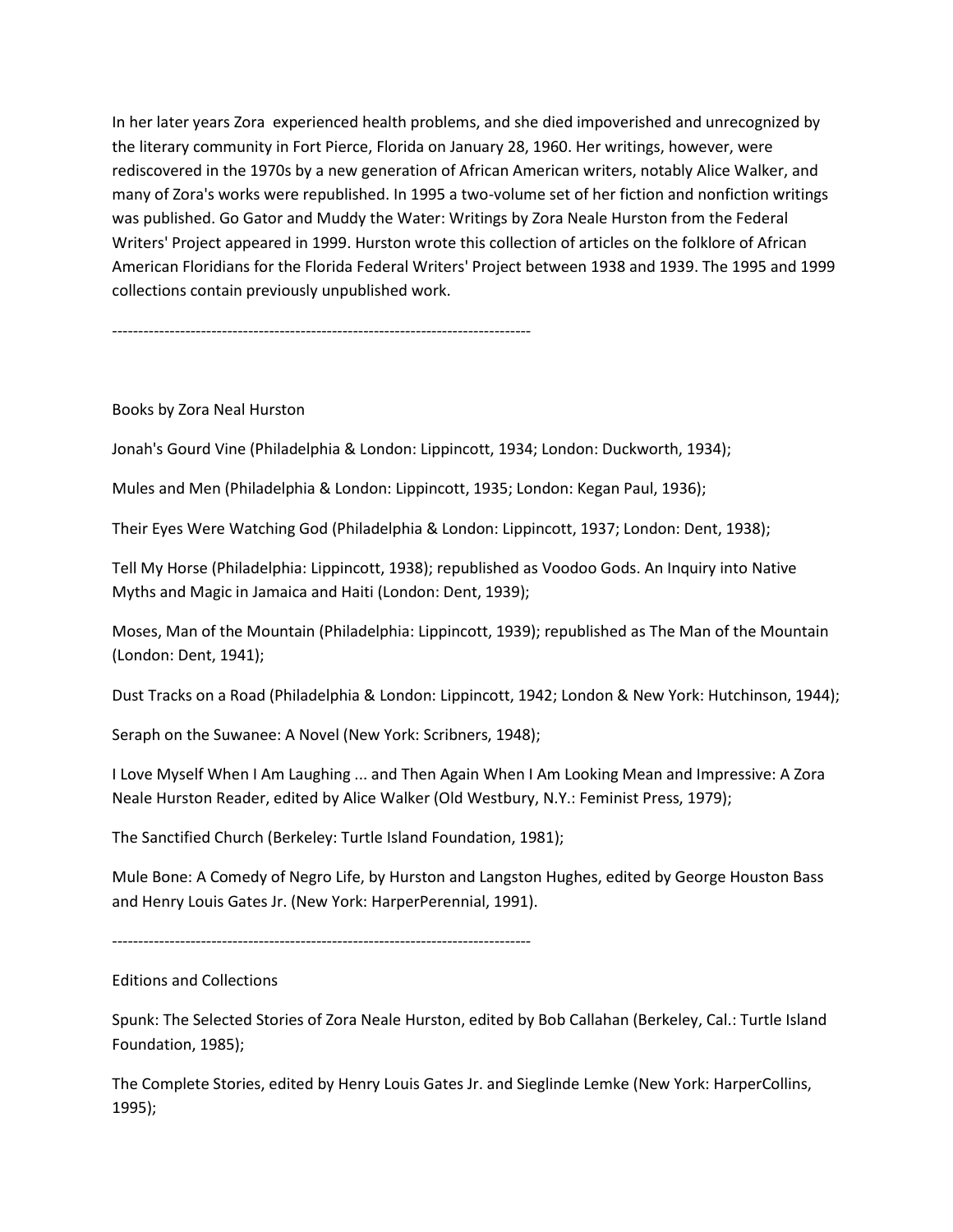Folklore, Memoirs, and Other Writings, edited by Cheryl A. Wall (New York: Library of America, 1995);

Novels and Stories (New York: Library of America, 1995);

Sweat, edited by Wall (New Brunswick, N.J.: Rutgers University Press, 1997).

--------------------------------------------------------------------------------

Bibliographies

Adele S. Newson, Zora Neale Hurston: A Reference Guide (Boston: G. K. Hall, 1987);

Rose Parkman Davis, Zora Neale Hurston: An Annotated Bibliography and Reference Guide (Westport, Conn.: Greenwood Press, 1997).

--------------------------------------------------------------------------------

## Biography

Robert E. Hemenway, Zora Neale Hurston: A Literary Biography (Urbana: University of Illinois Press, 1977).

--------------------------------------------------------------------------------

## References

Michael Awkward, ed., New Essays on Their Eyes Were Watching God (Cambridge, U.K. & New York: Cambridge University Press, 1990);

Harold Bloom, ed., Zora Neale Hurston (New York: Chelsea House, 1986);

Bloom, ed., Zora Neale Hurston's Their Eyes Were Watching God (New York: Chelsea House, 1987);

Robert Bone, Down Home: A History of Afro-American Short Fiction From Its Beginnings to the End of the Harlem Renaissance (New York: Putnam, 1975);

Gloria L. Cronin, ed., Critical Essays on Zora Neale Hurston (New York: G. K. Hall, 1998);

Arthur P. Davis, From the Dark Tower: Afro-American Writers, 1900-1960 (Washington, D.C.: Howard University Press, 1974);

Nick Aaron Ford, The Contemporary Negro Novel (Boston: Meador, 1936);

Henry Louis Gates Jr. and K. A. Appiah, eds., Zora Neale Hurston: Critical Perspectives Past and Present (New York: Amistad, 1993);

Steve Glassman and Kathryn Lee Seidel, eds., Zora in Florida (Orlando: University of Central Florida Press, 1991);